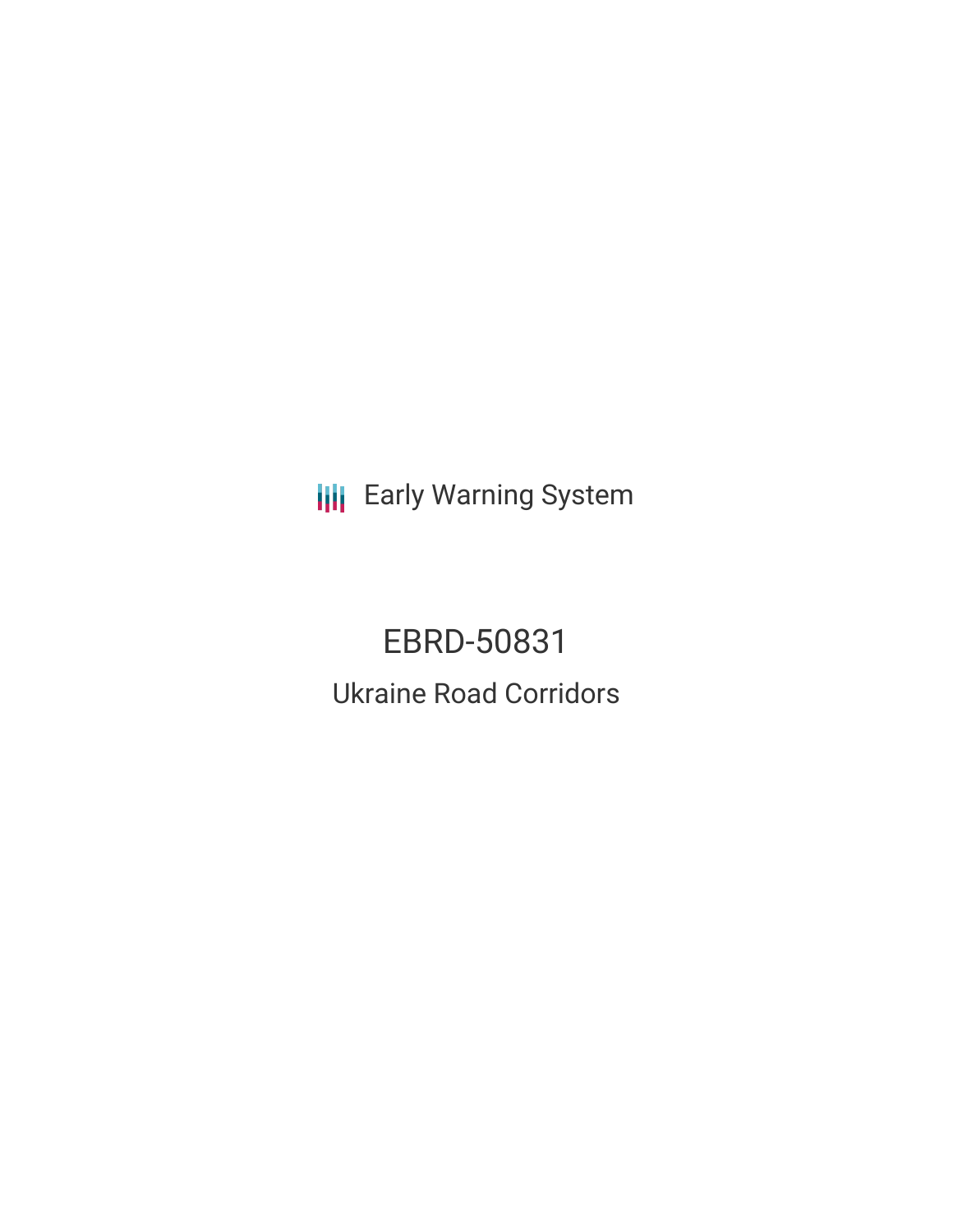

# **Quick Facts**

| <b>Countries</b>               | Ukraine                                                 |
|--------------------------------|---------------------------------------------------------|
| <b>Financial Institutions</b>  | European Bank for Reconstruction and Development (EBRD) |
| <b>Status</b>                  | Approved                                                |
| <b>Bank Risk Rating</b>        | A                                                       |
| <b>Voting Date</b>             | 2020-12-16                                              |
| <b>Borrower</b>                | Government of Ukraine                                   |
| <b>Sectors</b>                 | Transport                                               |
| <b>Investment Type(s)</b>      | Loan                                                    |
| <b>Investment Amount (USD)</b> | \$548.83 million                                        |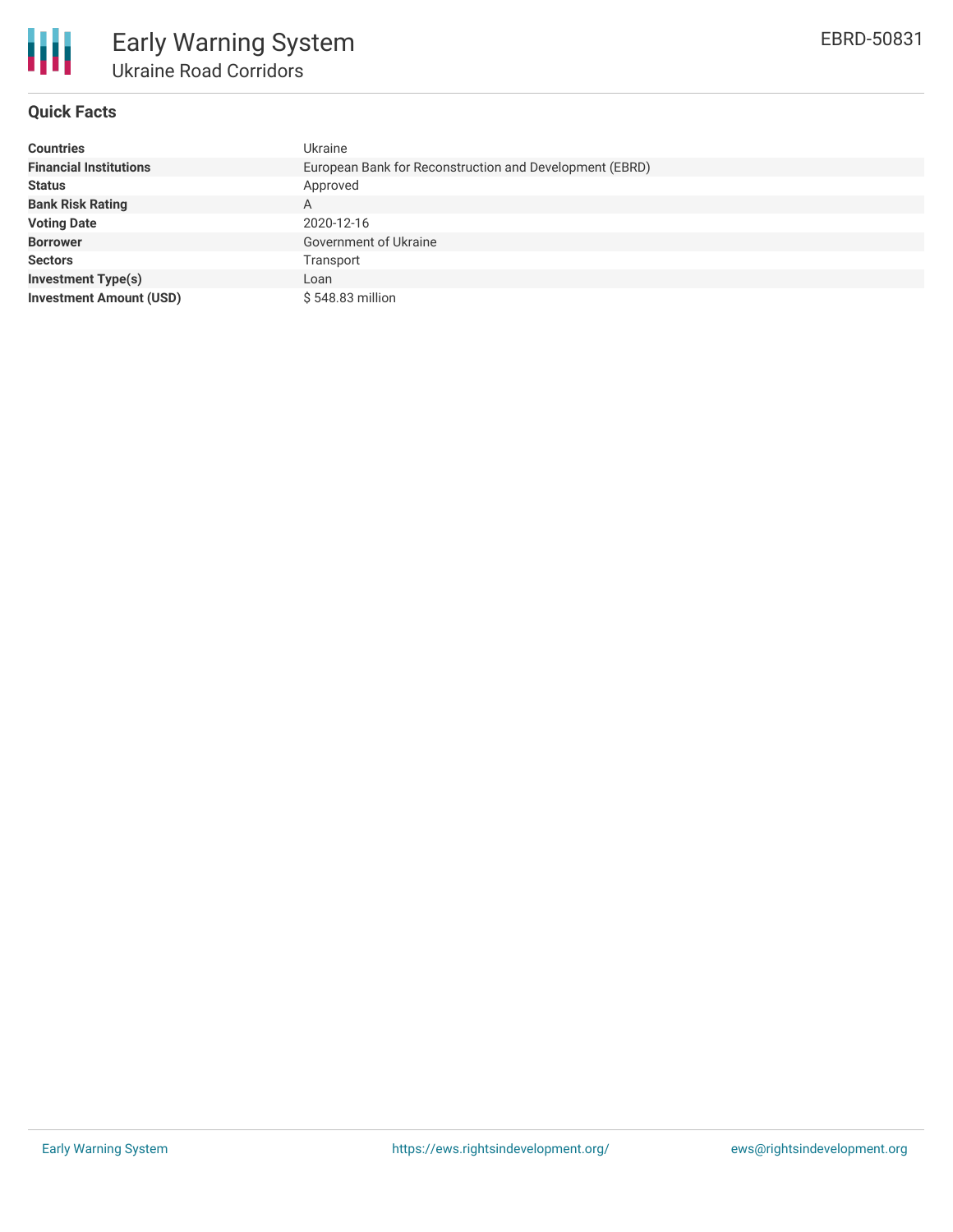

# **Project Description**

This sovereign loan to Ukraine will to be on-lent to Ukravtodor, the State Road Agency of Ukraine consisting of three tranches:

- **Tranche 1** to finance the rehabilitation of the M-05 Kyiv-Odesa road section in Cherkasy region,
- **Tranche** 2 to finance the construction of a northern section of the bypass around the city of Lviv,
- **Tranche 3** to finance the rehabilitation of the M-05 Kyiv-Odesa road sections in Kirovohrad, Mykolaiv and Odesa regions.

The project will also support legal and regulatory reform objectives aimed at developing a competitive and transparent road construction and maintenance sector.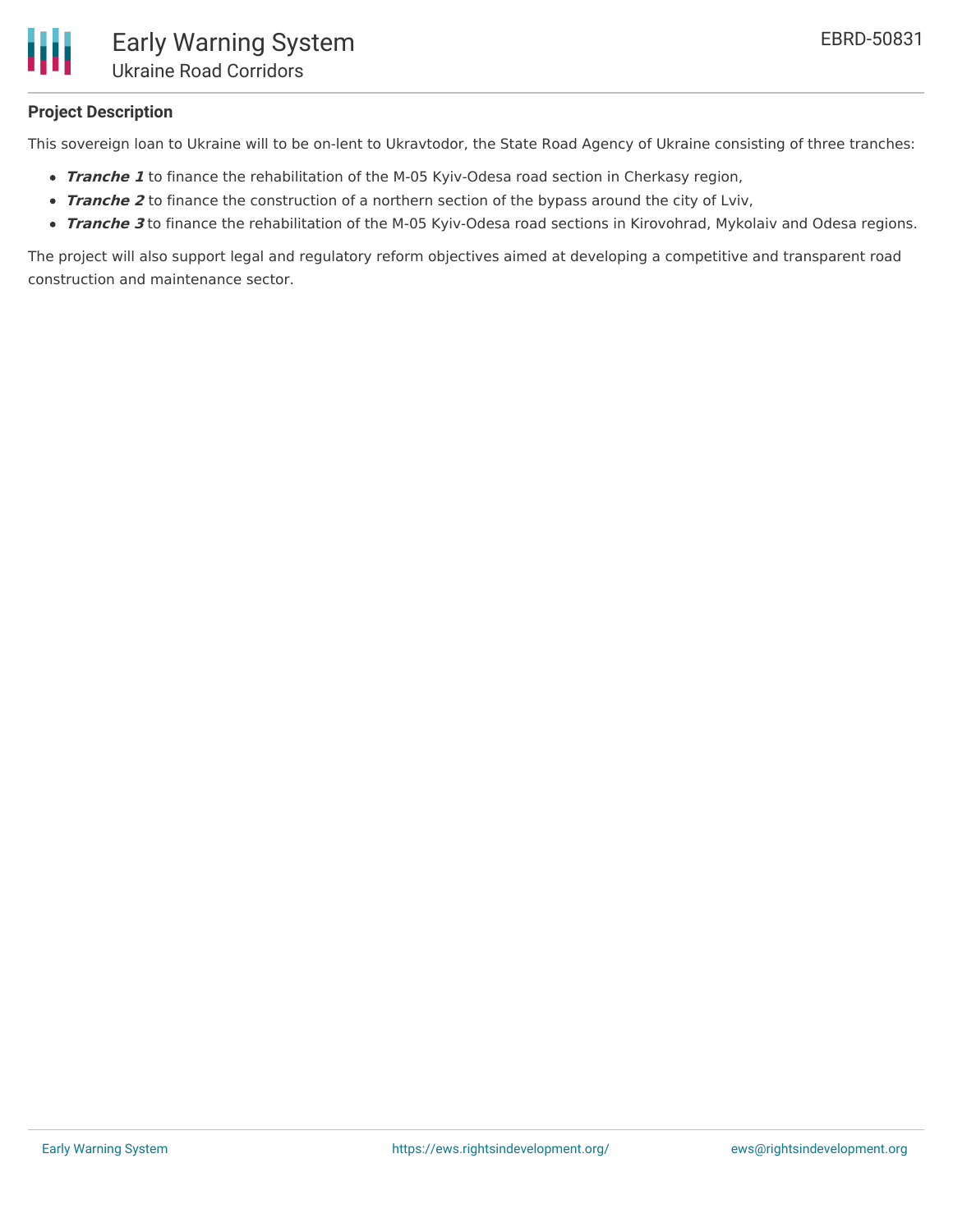

# **Investment Description**

European Bank for Reconstruction and Development (EBRD)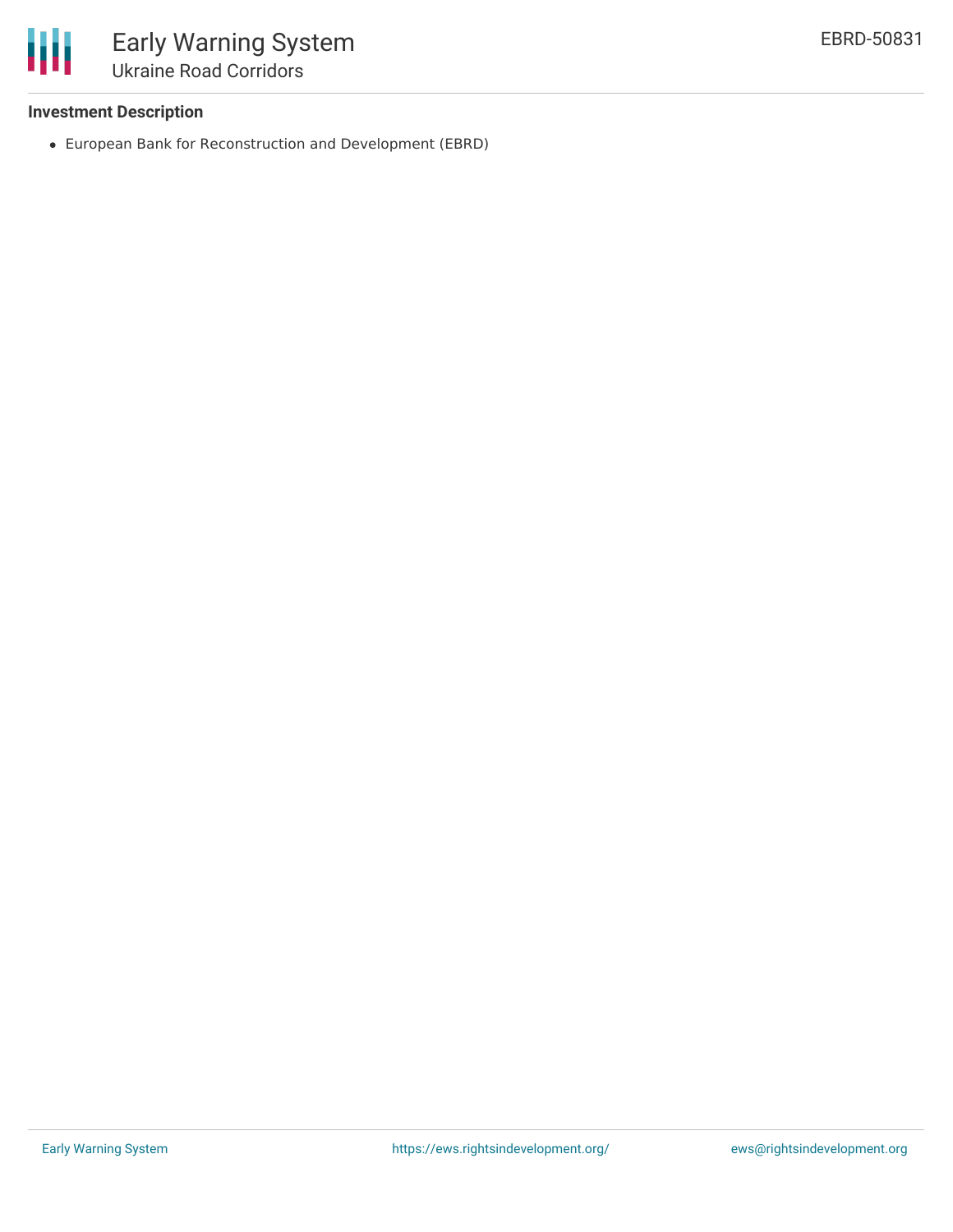

# **Contact Information**

Oleksandr Kubrakov loans@ukravtodor.gov.ua +38 (044) 287 74 08 +38 (044) 287 41 18

#### ACCESS TO INFORMATION

You can request information by emailing: accessinfo@ebrd.com or by using this electronic form: https://www.ebrd.com/eform/information-request

### ACCOUNTABILITY MECHANISM OF EBRD

The Project Complaint Mechanism (PCM) is the independent complaint mechanism and fact-finding body for people who have been or are likely to be adversely affected by an European Bank for Reconstruction and Development (EBRD)-financed project. If you submit a complaint to the PCM, it may assess compliance with EBRD's own policies and procedures to prevent harm to the environment or communities or it may assist you in resolving the problem that led to the complaint through a dialogue with those implementing the project. Additionally, the PCM has the authority to recommend a project be suspended in the event that harm is imminent.

You can contact the PCM at: pcm@ebrd.com or you can submit a complaint online using an online form at: http://www.ebrd.com/eform/pcm/complaint\_form?language=en

You can learn more about the PCM and how to file a complaint at: http://www.ebrd.com/work-with-us/project-finance/projectcomplaint-mechanism.html